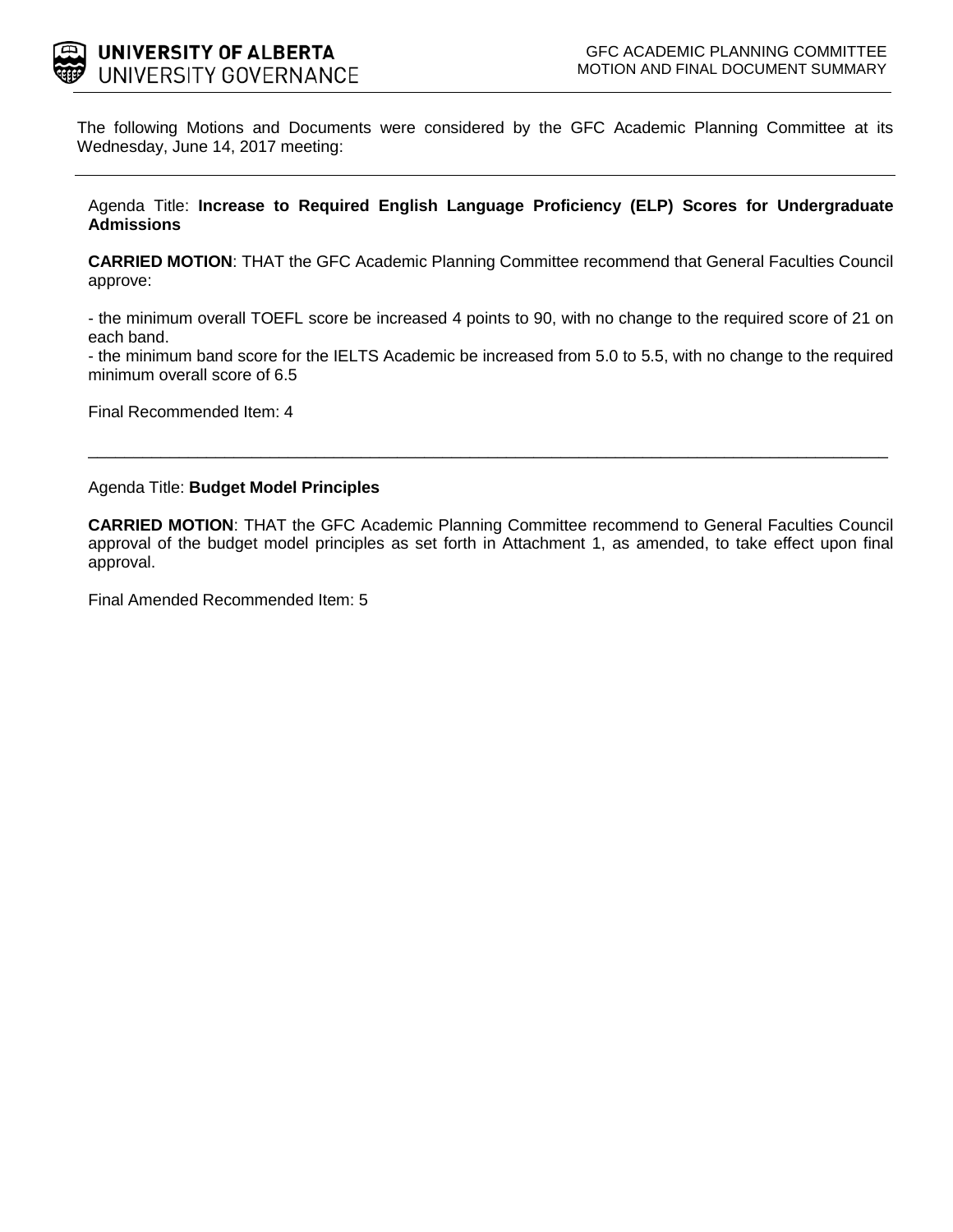## FINAL Item No. 4

## **OUTLINE OF ISSUE Action Item**

## Agenda Title: **Increase to Required English Language Proficiency (ELP) Scores for Undergraduate Admissions**

**MOTION**: THAT the GFC Academic Planning Committee recommend that General Faculties Council approve:

- the minimum overall TOEFL score be increased 4 points to 90, with no change to the required score of 21 on each band.
- the minimum band score for the IELTS Academic be increased from 5.0 to 5.5, with no change to the required minimum overall score of 6.5

#### **Item**

| <b>Action Requested</b> | $\Box$ Approval $\boxtimes$ Recommendation                                                |
|-------------------------|-------------------------------------------------------------------------------------------|
| Proposed by             | Lisa Collins, Vice Provost and University Registrar                                       |
| Presenter               | Lisa Collins, Vice Provost and University Registrar<br>Melissa Padfield, Deputy Registrar |

## **Details**

| Responsibility                                                    | Provost and Vice-President (Academic)                                                                                                                                                                                                                                                                                                                                                        |
|-------------------------------------------------------------------|----------------------------------------------------------------------------------------------------------------------------------------------------------------------------------------------------------------------------------------------------------------------------------------------------------------------------------------------------------------------------------------------|
| The Purpose of the Proposal is<br>(please be specific)            | To make changes to the minimum overall TOEFL score and the<br>minimum band score for the IELTS Academic to better support student<br>success and increase the likelihood of improved academic outcomes.<br>The proposed changes are supported by research undertaken by the<br>Office of the Registrar.                                                                                      |
| The Impact of the Proposal is                                     | It is anticipated that the proposed changes will have a positive impact on<br>student success within the international student body. Research<br>conducted by the Enrolment Management unit in the Office of the<br>Registrar shows the correlation between a higher overall ELP score and<br>student success in first year courses, as indicated by final GPA and/or<br>course withdrawals. |
|                                                                   | As a result of the proposed changes, an increased number of applicants<br>might enter their chosen faculty/program through the Bridging program.<br>The number of International applications may decrease which may lead<br>to a reduction in the number of students admitted. There may also be a<br>positive reputational impact associated with more rigorous ELP<br>requirements.        |
| Replaces/Revises (eg, policies,<br>resolutions)                   | Calendar section "Language Proficiency Requirements"                                                                                                                                                                                                                                                                                                                                         |
| Timeline/Implementation Date                                      | <b>Fall 2018</b>                                                                                                                                                                                                                                                                                                                                                                             |
| <b>Estimated Cost and funding</b><br>source                       | None                                                                                                                                                                                                                                                                                                                                                                                         |
| Next Steps (ie.:<br>Communications Plan,<br>Implementation plans) | Publish in 2018/2019 calendar<br>Promote to students through recruitment channels<br>Bear Track messaging on requirements<br>Applications and admissions of International students will be monitored<br>over a three year period.                                                                                                                                                            |
| Supplementary Notes and<br>context                                | On November 19, 2015, the Chair reported on the establishment of a<br>group to look at English language proficiency and ASC had a brief<br>discussion on current band scores and the difference in requirements for<br>graduate and undergraduate programs.                                                                                                                                  |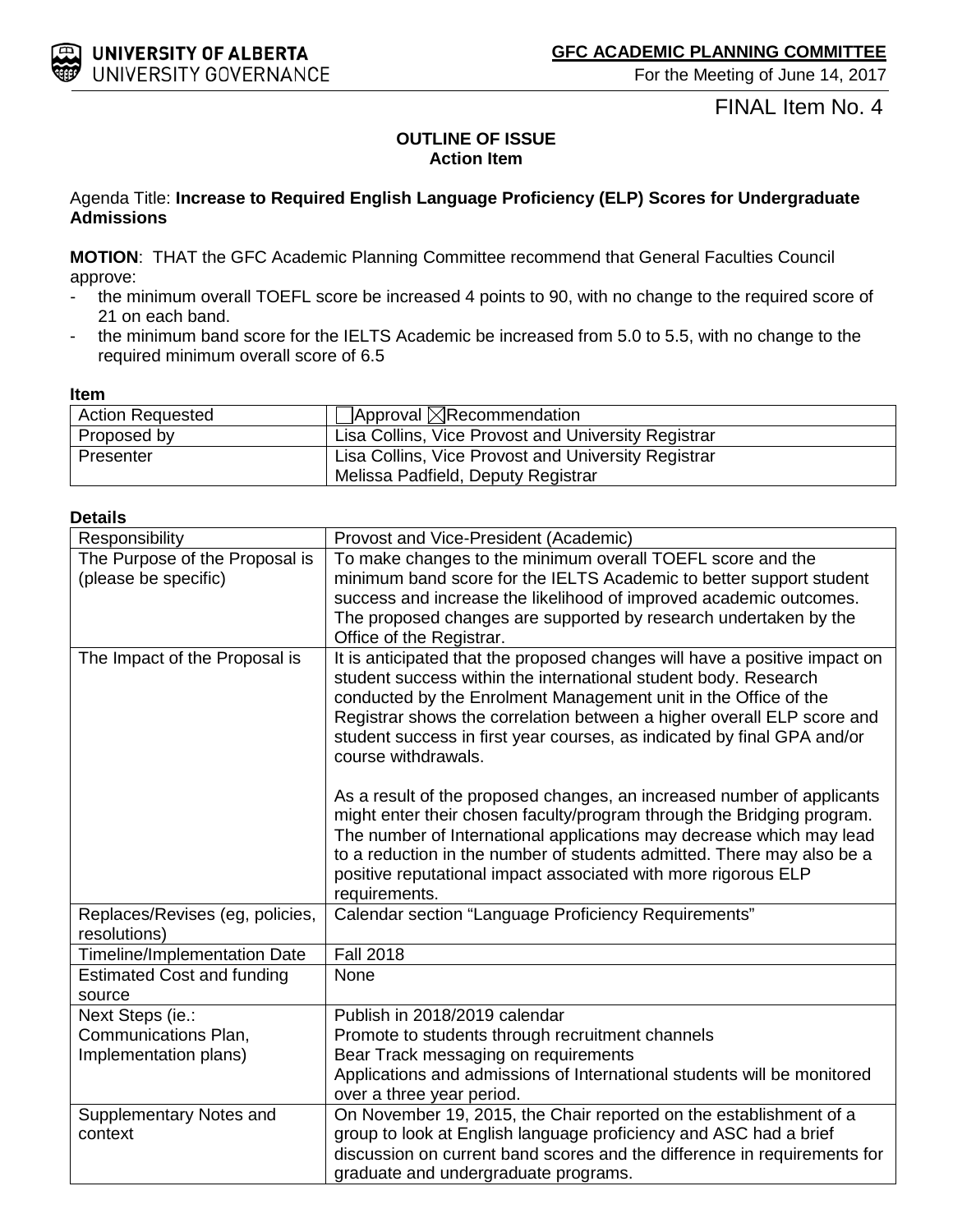

# FINAL Item No. 4

| Participation:<br>(parties who have seen the<br>proposal and in what capacity)<br><for further="" information="" see<br="">the link posted on the<br/><b>Governance Toolkit section</b><br/><b>Student Participation Protocol&gt;</b></for> | Those who have been informed:<br>Those who have been consulted:<br>University of Alberta International (John Soltice, Cen Huang)<br>$\bullet$<br>(May-June 2016)<br>Faculty of Extension, English Language School (Donald Mason,<br>$\bullet$<br>Greg Sowak, Mimi Hui, Michael Viola, Martin Guardado) Monday,<br>July 11th, 2016<br>Academic Standards Committee June 2016<br>٠<br><b>Faculty of Arts Executive Committee</b><br>$\bullet$<br>Faculty of Arts Chairs' Council<br>$\bullet$<br>International and undergraduate advisors in the Faculty of Arts<br><b>Stuart Landon</b><br>Advisory Committee on Enrolment Management (May, June<br>2016)<br>Those who are actively participating:<br><b>ELP Working Group</b><br>Tuesday, December 15th, 2015<br>Friday, May 27th, 2016<br><b>Members</b> |
|---------------------------------------------------------------------------------------------------------------------------------------------------------------------------------------------------------------------------------------------|-----------------------------------------------------------------------------------------------------------------------------------------------------------------------------------------------------------------------------------------------------------------------------------------------------------------------------------------------------------------------------------------------------------------------------------------------------------------------------------------------------------------------------------------------------------------------------------------------------------------------------------------------------------------------------------------------------------------------------------------------------------------------------------------------------------|
|                                                                                                                                                                                                                                             | Brenda Leskiw (Science)<br>Jim Bohun (ALES)<br>Melissa Casey (RO)<br>Nat Kav (Vice Provost's office)<br>Elizabeth Taylor (Rehabilitation Medicine)<br>Sam Stowe (RO) December 2015 meeting only<br>Rebecca Nagel (Arts)<br>Yidi Liu (SU) May 2016 meeting only<br>Marina Banister (SU) May 2016 meeting only<br>Fahim Rahman (SU) December 2015 meeting only<br>Suzanne French (Provost's office)                                                                                                                                                                                                                                                                                                                                                                                                         |
| Approval Route (Governance)<br>(including meeting dates)                                                                                                                                                                                    | ASC Subcommittee on Standards - May 4, 2017<br>GFC Academic Standards Committee - May 18, 2017<br>GFC Academic Planning Committee - September 13, 2017<br>GFC Executive Committee (for information) - September 11, 2017<br>General Faculties Council - September 25, 2017                                                                                                                                                                                                                                                                                                                                                                                                                                                                                                                                |
| <b>Final Approver</b>                                                                                                                                                                                                                       | <b>General Faculties Council</b>                                                                                                                                                                                                                                                                                                                                                                                                                                                                                                                                                                                                                                                                                                                                                                          |

## **Engagement and Routing** (Include meeting dates)

## **Alignment/Compliance**

| Alignment with Guiding | Alignment with the Institutional Strategic Plan - For the Public Good                                                                                                                                                                                                                                                                                                                       |
|------------------------|---------------------------------------------------------------------------------------------------------------------------------------------------------------------------------------------------------------------------------------------------------------------------------------------------------------------------------------------------------------------------------------------|
| <b>Documents</b>       | OBJECTIVE - Build a diverse, inclusive community of exceptional<br>undergraduate and graduate students from Edmonton, Alberta, Canada,<br>and the world.<br>Strategy: Optimize our international recruiting strategies to attract well-<br>qualified international students from regions of strategic importance, and<br>enhance services and programs to ensure their academic success and |
|                        | integration into the activities of the university.                                                                                                                                                                                                                                                                                                                                          |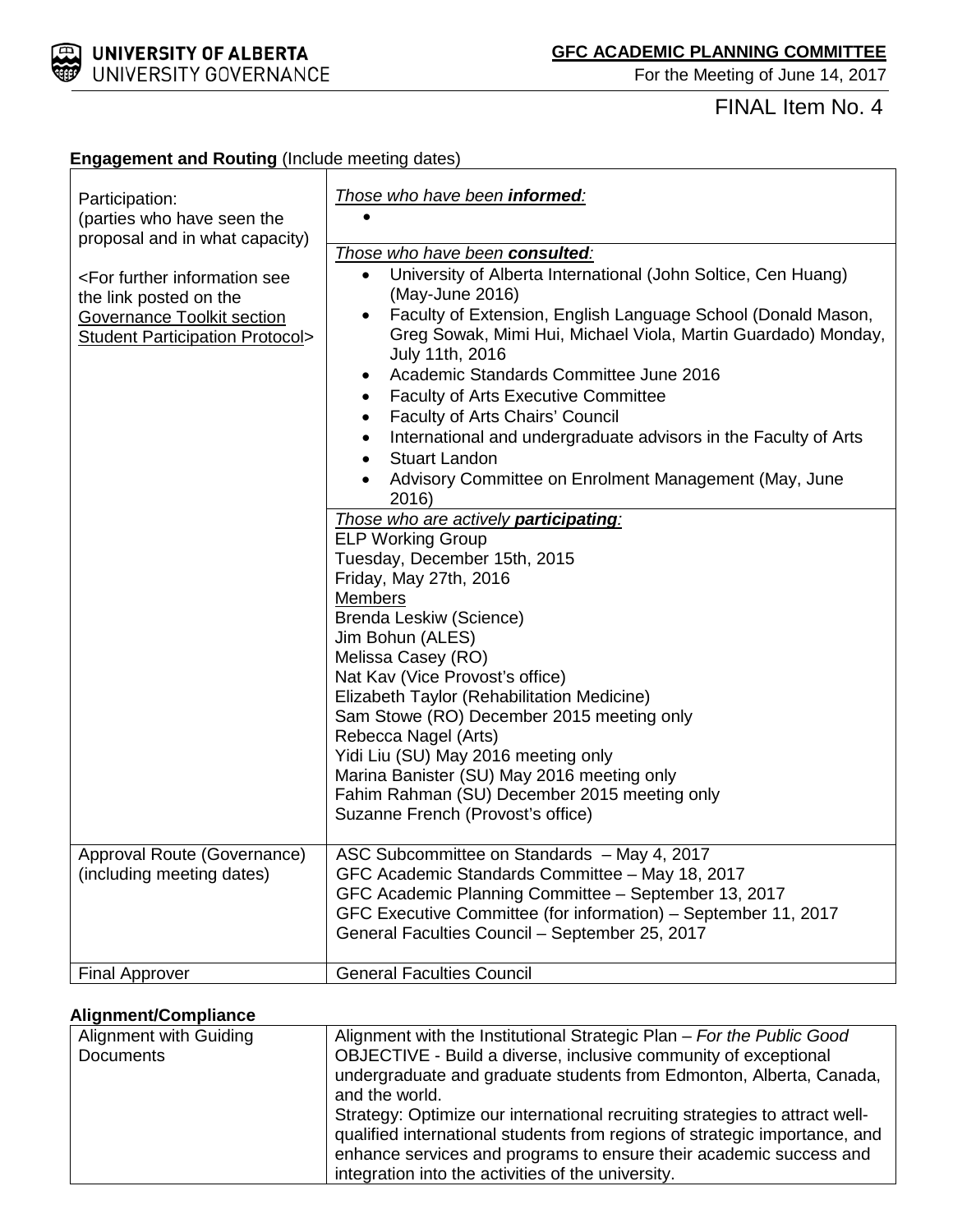

For the Meeting of June 14, 2017

# FINAL Item No. 4

| Compliance with Legislation,<br>Policy and/or Procedure<br>Relevant to the Proposal<br>(please quote legislation and<br>include identifying section<br>numbers) | 1. Post-Secondary Learning Act (PSLA): The PSLA gives GFC<br>responsibility, subject to the authority of the Board of Governors, over<br>academic affairs (Section 26(1)). Further, the PSLA gives the Board of<br>Governors authority over certain admission requirements and rules<br>respecting enrolment (Sections 60(1)(c) and (d)). The Board has<br>delegated its authority over admissions requirements and rules<br>respecting enrolment to GFC. GFC has thus established an Academic<br>Standards Committee (GFC ASC).                                                                                                           |
|-----------------------------------------------------------------------------------------------------------------------------------------------------------------|--------------------------------------------------------------------------------------------------------------------------------------------------------------------------------------------------------------------------------------------------------------------------------------------------------------------------------------------------------------------------------------------------------------------------------------------------------------------------------------------------------------------------------------------------------------------------------------------------------------------------------------------|
|                                                                                                                                                                 | 2. GFC Academic Standards Committee (ASC) Terms of Reference:<br>"B. Admission and Transfer, Academic Standing, Marking and Grading,<br>Term Work, Examinations, International Baccalaureate (IB), Advanced<br>Placement (AP)                                                                                                                                                                                                                                                                                                                                                                                                              |
|                                                                                                                                                                 | iv. ASC provides advice or recommends to the GFC Academic Planning<br>Committee (APC) on proposals which involve substantial change to<br>admission/transfer regulations or to academic standing regulations.<br>v. ASC provides advice or recommends to APC on general University<br>admission or                                                                                                                                                                                                                                                                                                                                         |
|                                                                                                                                                                 | 3. UAPPOL Admissions Policy: "Admission to the University of Alberta<br>is based on documented academic criteria established by individual<br>Faculties and approved by GFC. These criteria may be defined in areas<br>such as subject requirements, minimum entrance averages, and<br>language proficiency requirements. In addition to academic requirements<br>for admission, GFC authorizes each Faculty to establish such other<br>reasonable criteria for admission of applicants as the Faculty may<br>consider appropriate to its programs of study, subject to the approval of<br>GFC (e.g. interview, audition, portfolio, etc.) |
|                                                                                                                                                                 | The admission requirements for any Faculty will be those approved by<br>GFC as set forth in the current edition of the University Calendar. In<br>addition to the admission requirements, selection criteria for quota<br>programs, where they exist, will also be published in the current edition<br>of the University Calendar. The responsibility for admission decisions will<br>be vested in the Faculty Admission Committees or in the Deans of the<br>respective Faculties, as the councils of such Faculties will determine."                                                                                                     |
|                                                                                                                                                                 | 4. UAPPOL Admissions Procedure:                                                                                                                                                                                                                                                                                                                                                                                                                                                                                                                                                                                                            |
|                                                                                                                                                                 | "PROCEDURE EFFECTIVE DATE OF CHANGES TO ADMISSION<br><b>REGULATIONS</b>                                                                                                                                                                                                                                                                                                                                                                                                                                                                                                                                                                    |
|                                                                                                                                                                 | Following approval by GFC:                                                                                                                                                                                                                                                                                                                                                                                                                                                                                                                                                                                                                 |
|                                                                                                                                                                 | a. Where changes to admission regulations may disadvantage students<br>in the current admission cycle, normally implementation will be effective<br>after the change has been published in the University Calendar for one<br>full year (i.e., effective the second year that the information is published<br>in the University Calendar). For example, a change approved in May<br>2005 would be first published in the 2006-2007 University Calendar in                                                                                                                                                                                  |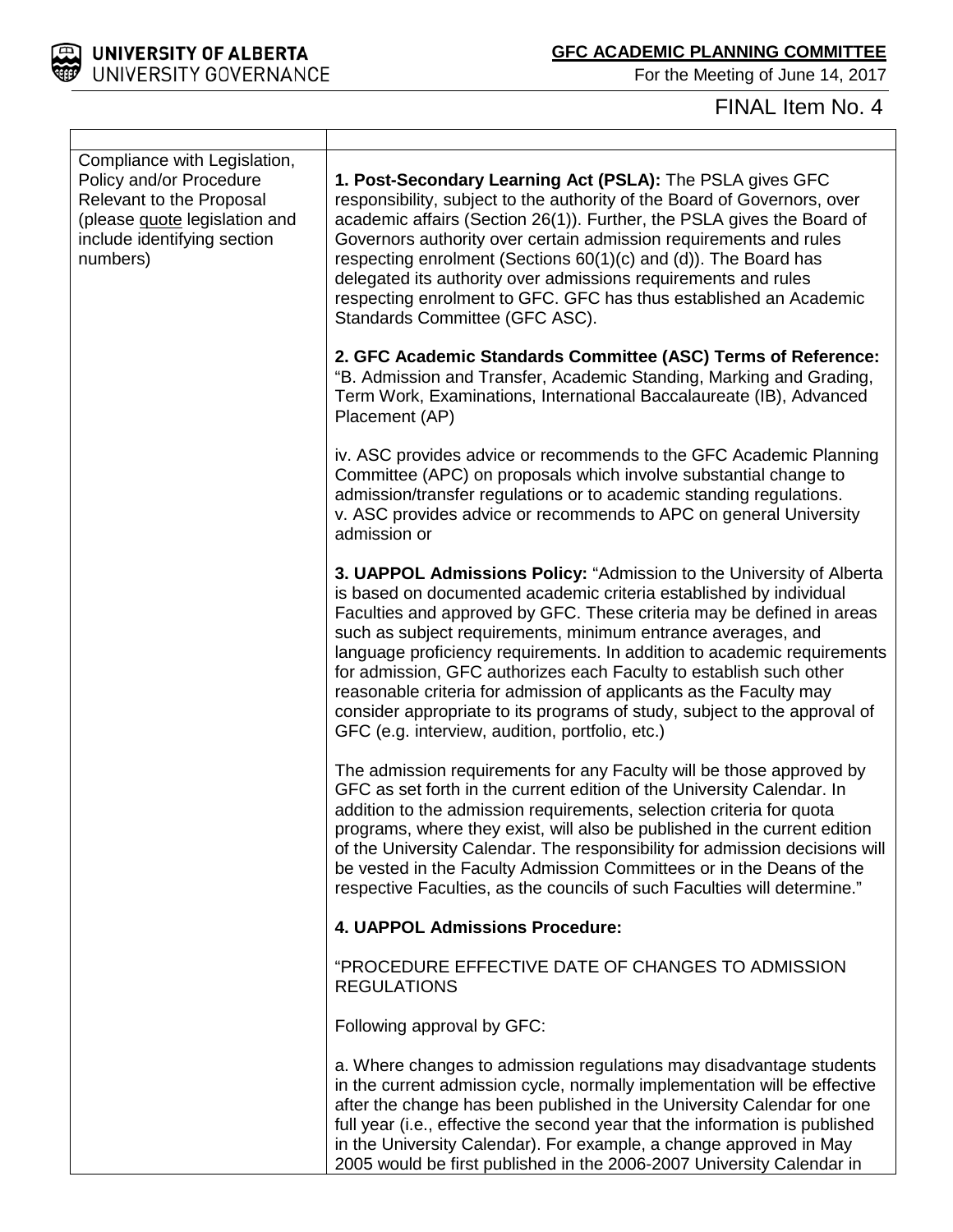

## FINAL Item No. 4

| March 2006. Therefore the statement cannot come into effect until<br>September 2007 (affecting applicants who apply for the September 2007<br>term beginning July 2006)."                                                                                                                                                                                                                                                                                                                                                                                                                                                                                                             |
|---------------------------------------------------------------------------------------------------------------------------------------------------------------------------------------------------------------------------------------------------------------------------------------------------------------------------------------------------------------------------------------------------------------------------------------------------------------------------------------------------------------------------------------------------------------------------------------------------------------------------------------------------------------------------------------|
| b. Where changes to admission regulations are deemed by the<br>approving body to be 'advantageous to students', normally the date of<br>implementation will be effective immediately or at the next available<br>intake for the admitting Faculty.                                                                                                                                                                                                                                                                                                                                                                                                                                    |
| 5. GFC Academic Planning Committee Terms of Reference<br>"7. Admission, Transfer and Academic Standing<br>a. To consider advice or recommendation from the GFC ASC on<br>proposals for the establishment of or change to general University<br>admission or transfer policies affecting students, including policies<br>affecting Open Studies students, and to act for GFC in approving<br>policies which in APC's view are minor or routine; and to<br>recommend to GFC on proposals involving major change<br>b. To consider advice or recommendation from GFC ASC on<br>proposals which involve substantial change to admission/transfer<br>or to academic standing regulations." |
| 6. GFC Executive Committee Terms of Reference<br>"GFC has delegated to the Executive Committee the authority to decide<br>which items are placed on a GFC Agenda, and the order in which those<br>agenda items appear on each GFC agenda. []<br>When recommendations are forwarded to General Faculties Council<br>from APC, the role of the Executive shall be to decide the order in which<br>items should be considered by GFC. The Executive Committee is<br>responsible for providing general advice to the Chair about proposals<br>being forwarded from APC to GFC."                                                                                                           |

## **Attachments**

1. Attachment 1: Changes to the Undergraduate English Language Proficiency Requirements Case for Action (page(s) 1)

- 2. Attachment 2: English Language Proficiency Requirements for U15 (page(s) 2-3)
- 3. Attachment 3: IELTS Band Score Group Analysis (page(s) 3-9)
- 4. Attachment 4: Calendar Change Proposal 2018-19 (page(s) 12)

*Prepared by:* Melissa Padfield, Deputy Registrar, melissa.padfield@ualberta.ca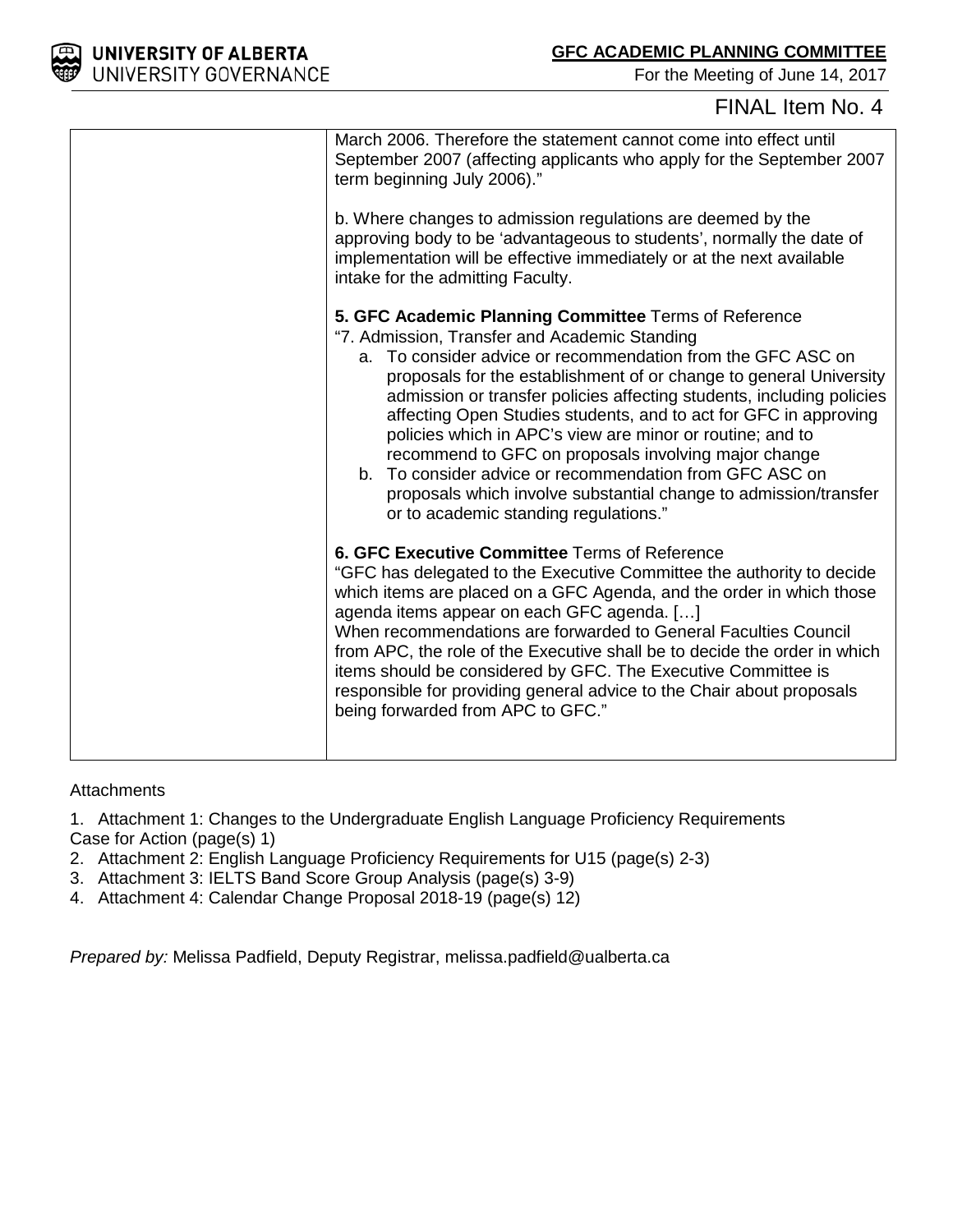#### **Changes to the Undergraduate English Language Proficiency Requirements Case for Action**

#### **Context:**

Raising the undergraduate English Language Proficiency (ELP) requirement for the TOEFL and IELTS<sup>[1](#page-5-0)</sup> is critical to support the academic success of applicants for whom English is an additional language. Changes to these requirements began to be actively discussed in 2015. At that time concerns were raised as to the whether the existing minimum thresholds were sufficient to ensure student success. It was also noted that the ELP requirements at the University of Alberta were lower than all our comparator institutions in the U15. Preliminary research conducted within the Faculty of Arts by Stuart Landon (June 2015) observed that there was a positive correlation between IELTS scores and academic performance. Due to this interest and early research the Office of the Registrar conducted research more broadly and found good support for the proposed changes to the minimum thresholds for IELTS and TOEFL.

#### **Key Issues to solve and support:**

- Student success
- Institutional competitiveness

#### **Analysis:**

- The analysis focussed on IELTS only as the most predominant method of meeting ELP
- Given that the six years of data used saw similar results across all year's additional years of data have not been added to the existing analysis
- The analysis showed that the greatest gain for student success was found in elevating the IELTS band score minimum from 5.0 to 5.5, raising it further did not have a large impact
- Course withdrawal rates were not greatly impacted by a change in IELTS requirements
- Of the students included in the analysis approximately 7% (individual years ranged from 4%-12%) would no longer be admissible based on the proposed changes to the IELTS threshold

#### **Future state:**

- Requirements that improve student success in first year
- Requirements that are more consistent with other U15 institutions
- Changes to IELTS and TOEFL will have the broadest impact on the applicant pool as they are the two most predominant standardized test presented by applicants
- IELTS change minimum band score to 5.5 (currently 5.0) with no change to the current overall score of 6.5.
- TOEFL score to be increased to 90 and no change on the minimum band score of 21- The proposed change in the TOEFL score is strictly the equivalent score increase to IELTS in the context of their scoring standard. We have included it here as it is the second most commonly used method of meeting ELP. Most applicants using TOEFL are already meeting this standard.
- Other methods of meeting ELP will be calibrated as needed and brought forth following these initial changes.

<span id="page-5-0"></span> $1$  IELTS and TOEFL are the most commonly presented means by which students attempt to meet ELP requirements, representing on average 50% and 10% of the applicant pool each year respectively.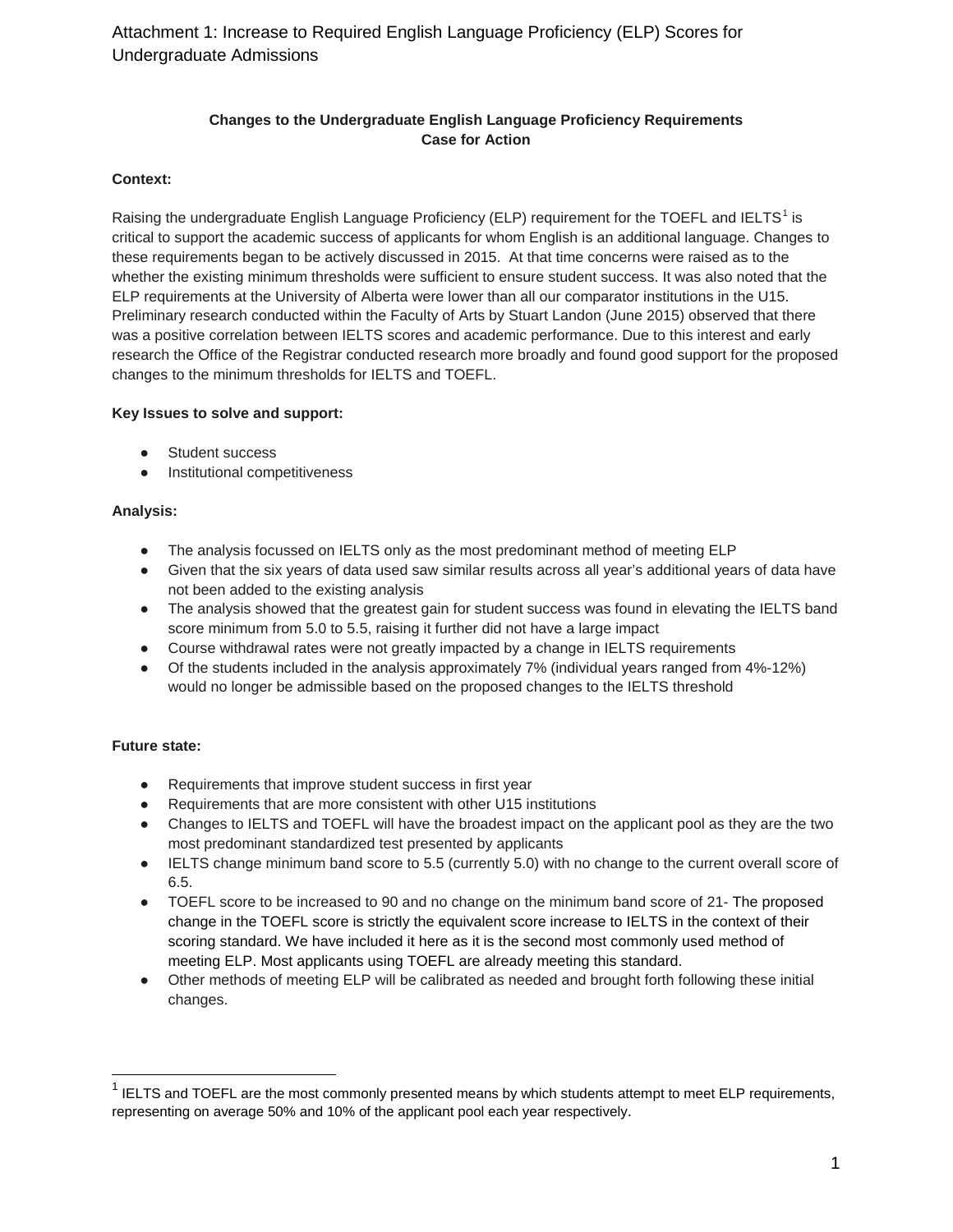## **English Language Proficiency Requirements for the U15**

Accurate as of May 8, 2017

(Only U15 institutions offering programs delivered in English as the primary languages of instruction have been included- Universite Laval and Universite de Montreal have been excluded)

| <b>Institution</b> | <b>IELTS</b> |                               | <b>TOEFL(iBT)</b> |                                            | <b>Notes</b>                                                                                                                                                                                 |
|--------------------|--------------|-------------------------------|-------------------|--------------------------------------------|----------------------------------------------------------------------------------------------------------------------------------------------------------------------------------------------|
|                    | Total        | Component                     | Total             | Component                                  |                                                                                                                                                                                              |
| U of A (current)   | 6.5          | 5                             | 86                | 21                                         | Applicants to teaching and health sciences disciplines<br>need a further level of spoken English Proficiency.<br>A minimum score of 7.5 on IELTS Speaking or 26 on<br>TOEFL speaking.        |
| <b>UBC</b>         | 6.5          | 6                             | 90                | Listening: 22<br>Speaking &<br>Writing: 21 |                                                                                                                                                                                              |
| U of T             | 6.5          | 6                             | 100               | Writing: 22                                | Discretionary Range: total score 89~99 & 19~21 on<br>Writing                                                                                                                                 |
| <b>McGill</b>      | 6.5          | 6                             | 90                | 21                                         | Education & Management: TOEFL score of 100<br>Music: TOEFL score of 79~80                                                                                                                    |
| U of C             | 6.5          | N/A                           | 86                | N/A                                        | Nursing: IELTS 7.0 with no components below a 7.0;<br>TOEFL: 92 with no components below 23<br>Education: IELTS 8.0 with no components below a 7.0;<br>TOEFL 100 with no components below 27 |
| <b>McMaster</b>    | 6.5          | 5                             | 86                | 20                                         |                                                                                                                                                                                              |
| Waterloo           | 6.5          | Writing: 6.5<br>Speaking: 6.5 | 90                | Writing: 25<br>Speaking: 25                |                                                                                                                                                                                              |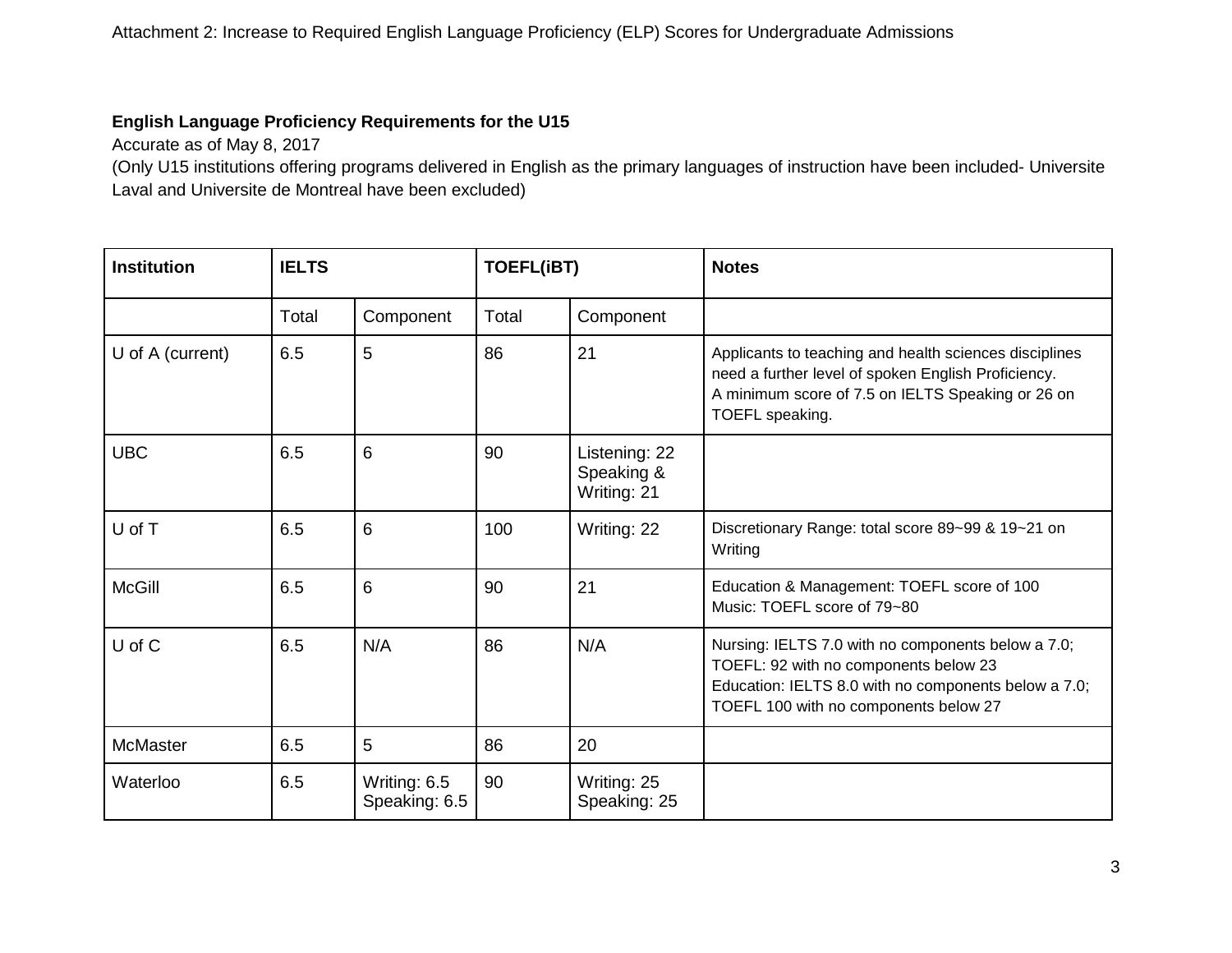|                                              |     | Reading: 6.0<br>Listening: 6.0 |    |                                                            |  |
|----------------------------------------------|-----|--------------------------------|----|------------------------------------------------------------|--|
| <b>Queens University</b>                     | 6.5 | N/A                            | 88 | Writing:24<br>Speaking: 22<br>Reading: 22<br>Listening: 20 |  |
| Dalhousie<br>University                      | 6.5 | 6                              | 90 | 20                                                         |  |
| University of<br>Manitoba                    | 6.5 | N/A                            | 86 | 20                                                         |  |
| U of Saskatchewan                            | 6.5 | 6                              | 86 | 19                                                         |  |
| Western                                      | 6.5 | 6                              | 83 | 20                                                         |  |
| U Ottawa<br>(Programs offered<br>in English) | 6.5 | Writing: 6.5                   | 86 | 22                                                         |  |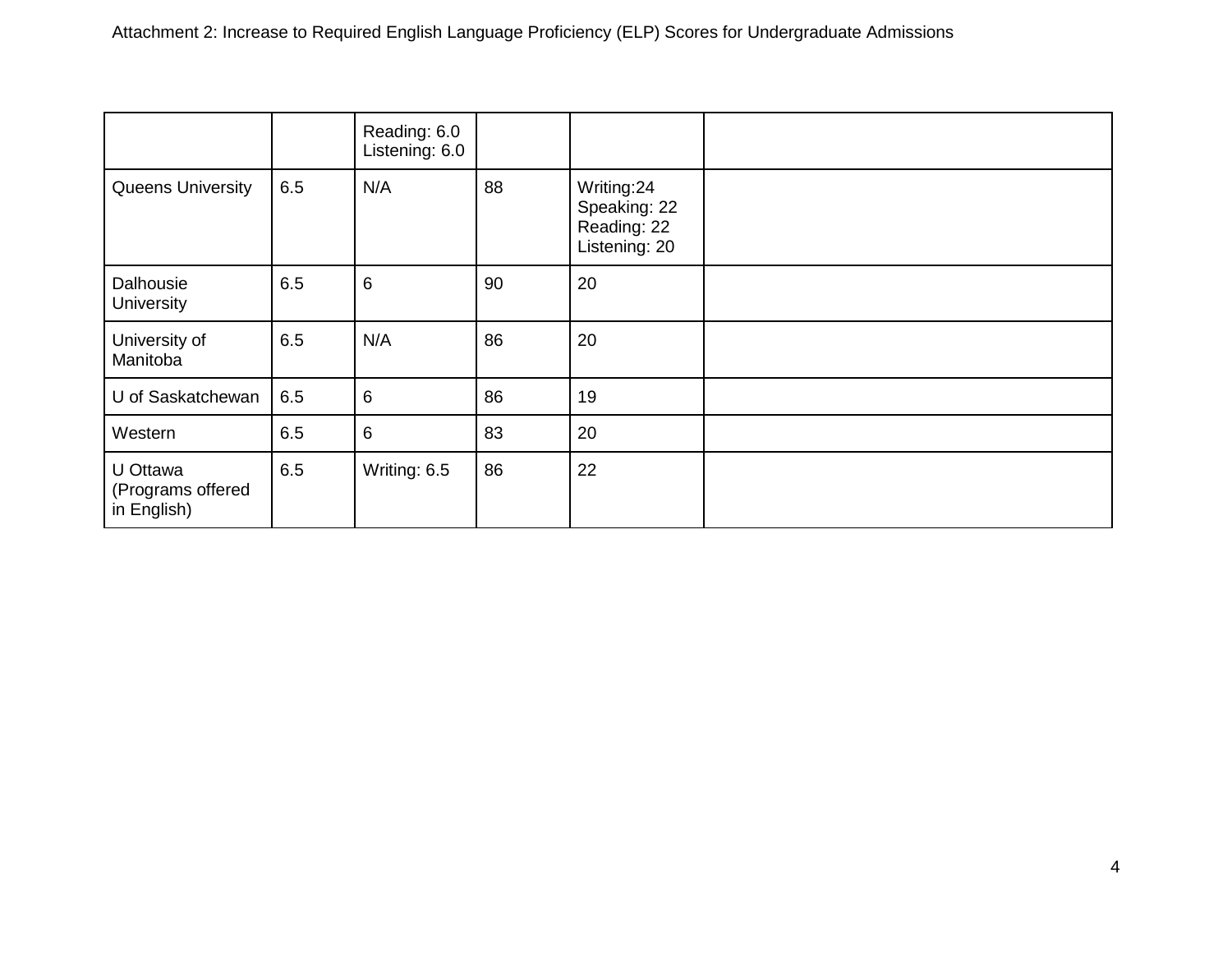## **FIRST YEAR GRADE POINT AVERAGES AND COURSE WITHDRAWALS AMONG REGISTERED HIGH SCHOOL AND POST-SECONDARY TRANSFER APPLICANTS WHO MET ELP REQUIREMENT BY IELTS**

#### *1. DESCRIPTION OF DATA*

l

Over the academic years from 2010/12 to 2015/16, a total of 5,580 observed<sup>1</sup> high school and postsecondary transfer applicants who had submitted IELTS result as part of their application were admitted. Of this, a total of 3,876 eventually registered. Of those who registered, 2,302 were registered in degree programs while 1,574 registered in bridging program.

*Figure 1: Six-Year Total Registration among observed High School and Post -Secondary Transfer Applicants who submitted IELTS Scores for Admission (2010/11 – 2015/16)*



Figure 2 below shows the yearly breakdown of registration in degree and bridging program.

*Figure 2: Yearly Registration among observed High School and Post –Secondary Transfer Applicants who submitted IELTS Scores for Admission* 



<sup>1</sup> There are 6,149 applicants (471 registered) whose applicant type (high school, post secondary or internal transfer) could not be observed. As this analysis is specific only to high school and post secondary applicants, applicants for which type could not be observed were removed from consideration.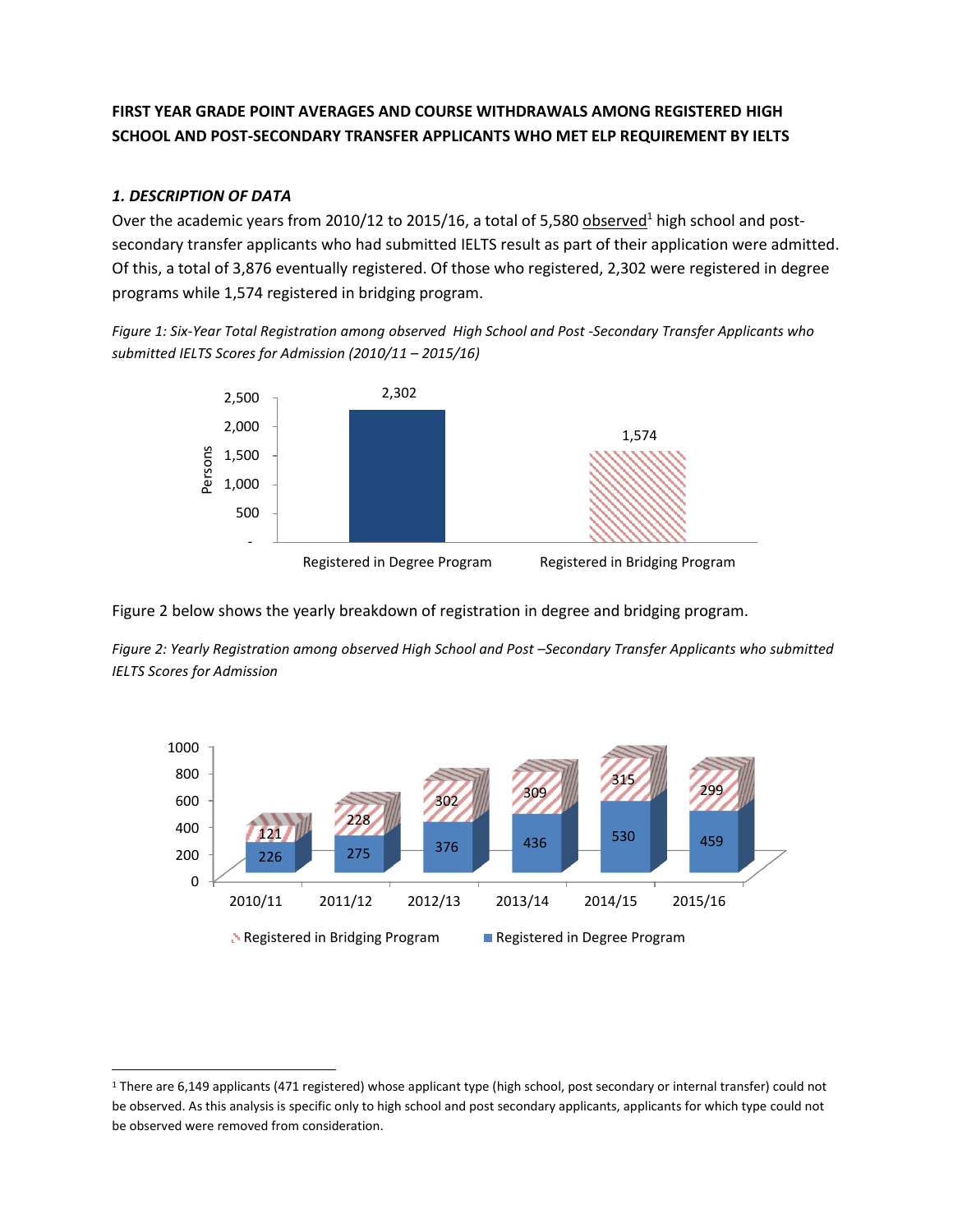This report analyzes GPAs as well as course withdrawals within three defined groups drawn from among the 2,302 persons who registerd in degree programs. Each group includes only persons with IELTS overall score of 6.5 or greater. In addition to meeting the overall score requirement, the following conditions applied to persons in specified group.

Group 1: Band Score = 5.0 or greater in each IELTS band and at least one band score = 5.0

Group 2: Band Score = 5.5 or greater in each IELTS band and at least one band score = 5.5

Group 3: Band Score = 6.0 or greater in each IELTS band and at least one band score = 6.0

Of the 2,302 students registered in degreee programs, a total of 1,728 were caught by this grouping criteria as shown in table 1.

| Academic Year | Group 1 | Group 2 | Group 3 |
|---------------|---------|---------|---------|
| 2010/11       | 13      | 77      | 53      |
| 2011/12       | 26      | 105     | 84      |
| 2012/13       | 18      | 158     | 110     |
| 2013/14       | 23      | 147     | 145     |
| 2014/15       | 18      | 206     | 193     |
| 2015/16       | 25      | 180     | 147     |
| <b>TOTAL</b>  | 123     | 873     | 732     |

*Table 1: Number of Students Identified in defined Groups by Academic Year.* 

Comparison is made between each group with regards to;

- *I.* Fall and Winter GPA in the first year of study
- *II.* Proportion of persons in each group whose first year Fall and Winter GPA fall below 2.0
- *III.* Proportion of persons in each group who withdrew from at least one course during their first year of study and
- *IV.* Average number of course withdrawals among those withdrawing.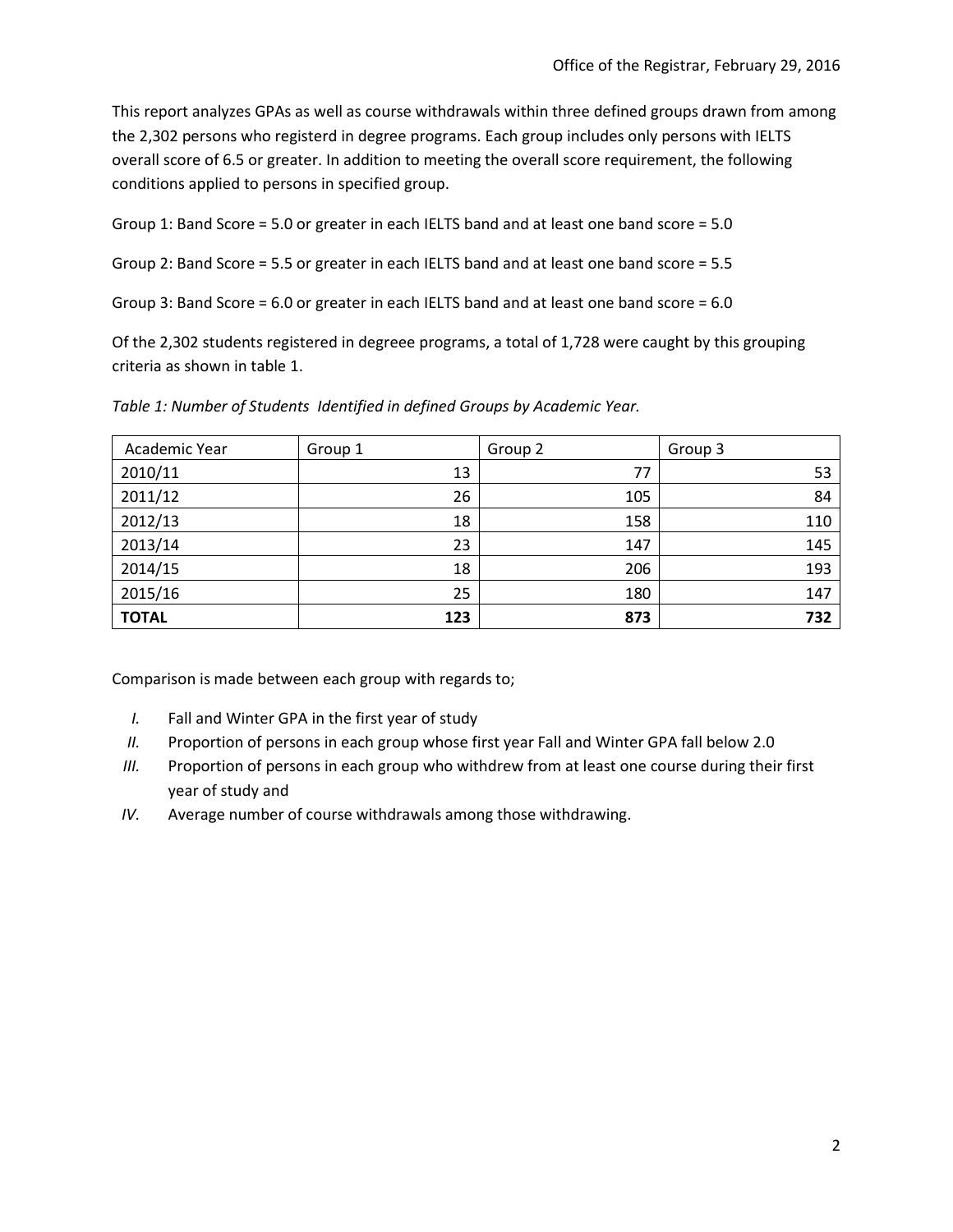## *2. ANALYSES*

 $\overline{\phantom{a}}$ 

## *2.1. FALL & WINTER GPAs*

Figure 3 shows yearly averages of first-year Fall and Winter GPAs of students in each group. As will be seen throughtout this report, 2013/2014 shows a remarkable variation in the yearly trends for students in Group 1. Therefore, aggregate statistics is presented in two parts - figure 4 presents the overall GPAs in the 6 year aggregate data in panel 4a whereas the GPAs are reestimated in panel 4b without 2013/2014 data.

*Figure 3: Yearly Averages of First-Year Fall and Winter GPA<sup>2</sup>*



*Figure 4: Averages of First-Year Fall and Winter GPA from 2010/11 to 2015/2016 Data.* 



<sup>&</sup>lt;sup>2</sup> 2015/16 GPA is based only on Fall term as Winter term is yet incomplete. GPAs for all other years cover both Fall and Winter terms.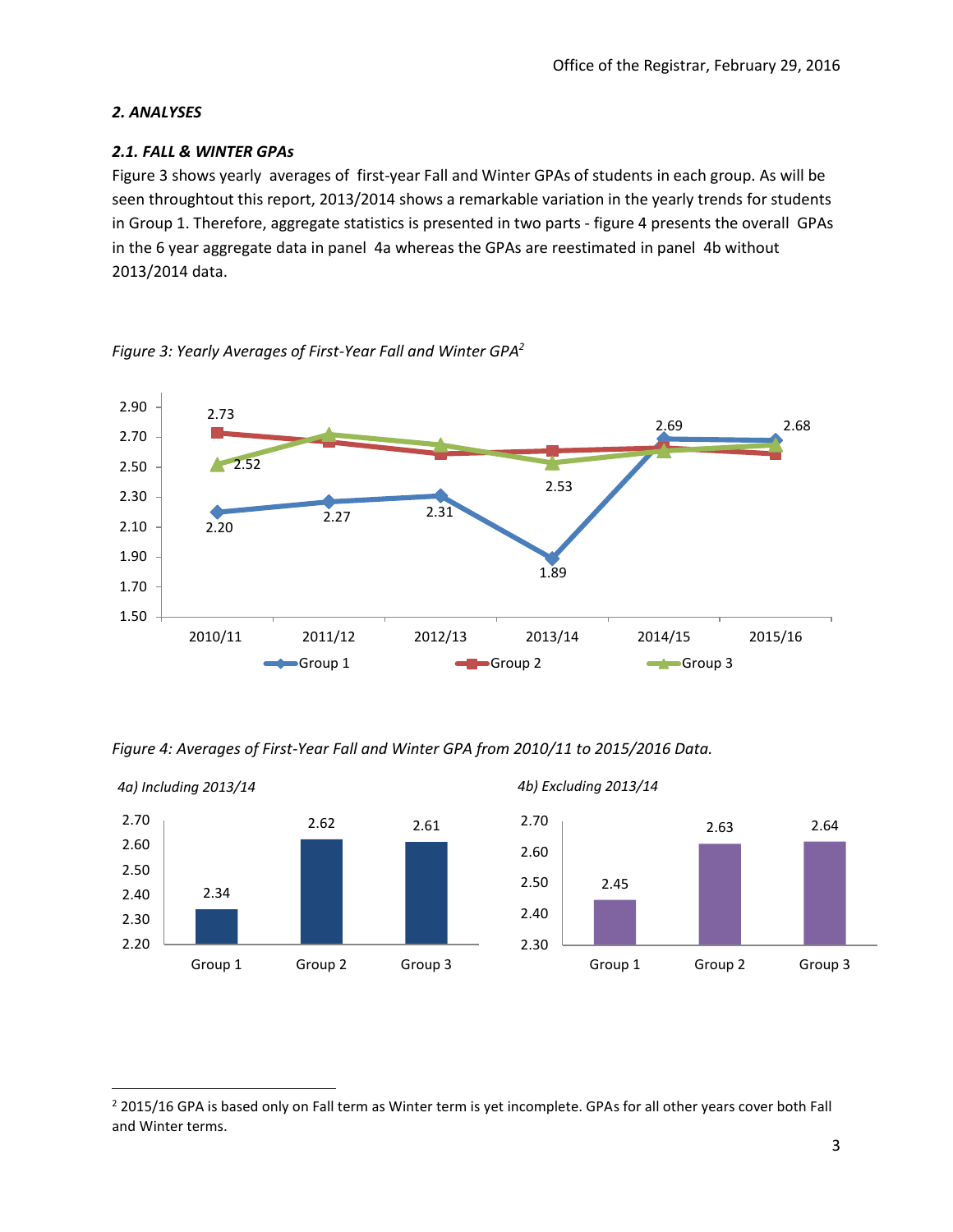## *2.2. PROPORTION OF STUDENTS WITH FIRST YEAR FALL/ WINTER GPA OF LESS THAN 2.0*

Figure 5 shows the proportions of students in each group whose first year Fall and Winter GPAs fell below 2.0. For instance in 2010/11 academic year, 5 of the 13 students in Group 1 - therefore 38% of Group 1 - had GPAs falling below 2.0. Also 12 of the 77 students in Group 2, - therefore 16% of Group 2 had GPAs of less than 2.0 in 2010/11. Figures 6a and 6b shows the aggregate proportions with and without 2013/14 respectively.



*Figure 5: Proportion of Students with first year GPA less than 2.0*

*Figure 6: Proportion of Students with first year GPA less than 2.0 from 2010/11 to 2015/16 Data*



*6a) Including 2013/14*

*6b) Excluding 2013/14*



*Table 2: Number of Students with GPA less than 2.0*

| Academic Year | Group 1 | Group 2 | Group 3 |
|---------------|---------|---------|---------|
| 2010/11       | 5       | 12      | 13      |
| 2011/12       | 9       | 19      | 12      |
| 2012/13       | 6       | 31      | 18      |
| 2013/14       | 11      | 32      | 36      |
| 2014/15       |         | 40      | 34      |
| 2015/16       | 3       | 38      | 26      |
| <b>TOTAL</b>  | 37      | 172     | 139     |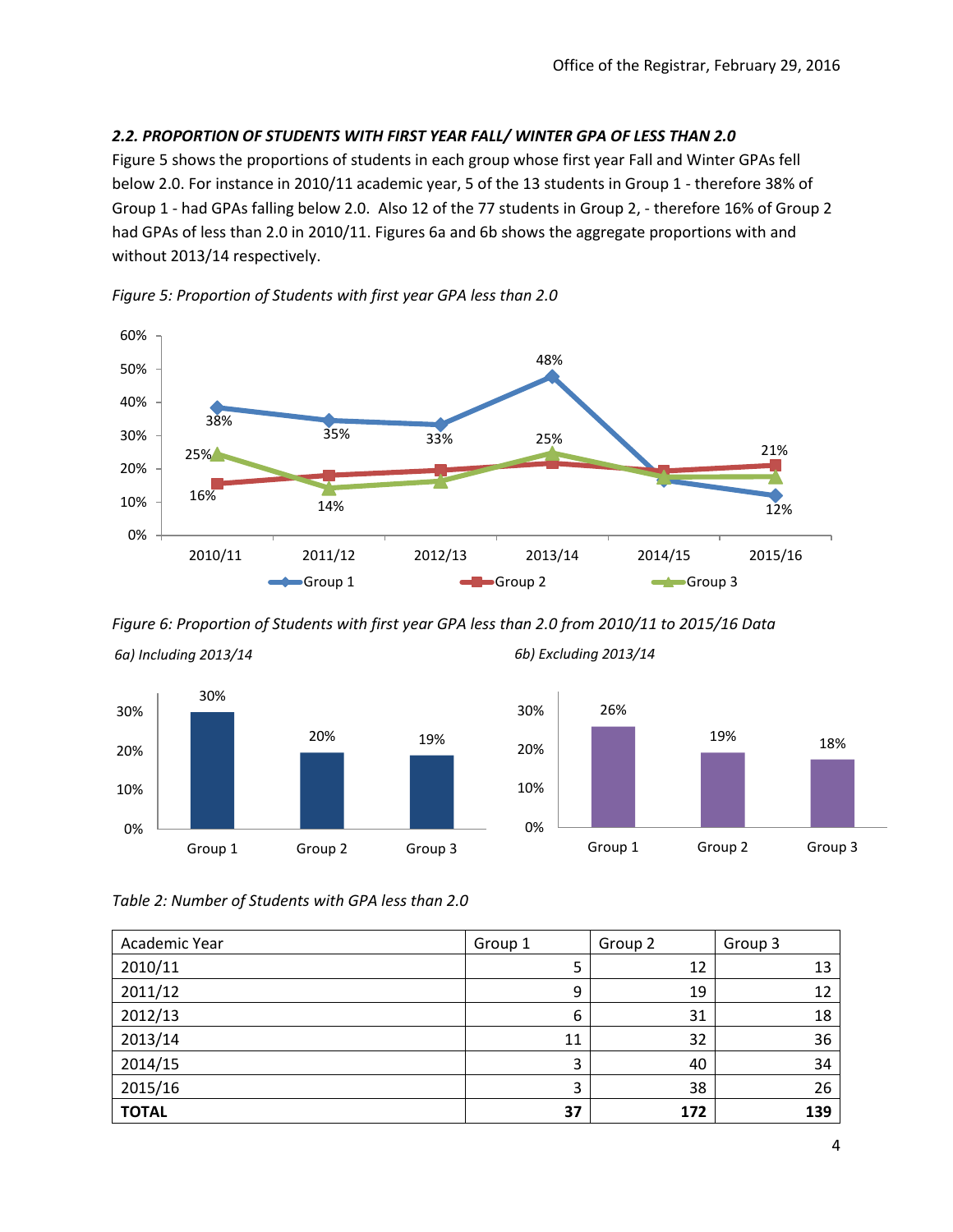|                    | Group 1 | Group 2 | Group 3 | <b>Total</b> |
|--------------------|---------|---------|---------|--------------|
| $GPA = 1.7$ to 1.9 | b       | 67      | 40      | 113          |
| $GPA = 1.1$ to 1.6 | 21      | 48      | 43      | 112          |
| GPA below 1.1      | 10      | -57     | 56      | 123          |
| Total              | 37      | 172     | 139     | 348          |

*Table 3: GPA Sub-Categories among Students with GPAs less than 2.0 from 2010/11 to 2015/16 Data* 

## *2.3 PROPORTION OF STUDENTS WHO WITHDREW FROM AT LEAST ONE COURSE IN FIRST YEAR*

Figure 7 shows the yearly proportion of students in each group who withdrew from at least one course during their first year on the program. Figures 8a and 8b show the estimates from aggregated data.





*Figure 8: Proportion of Students who Withdrew from at Least One Course in their First Year from 2010/11 to 2015/16 Data*



*8b) Excluding 2013/14*

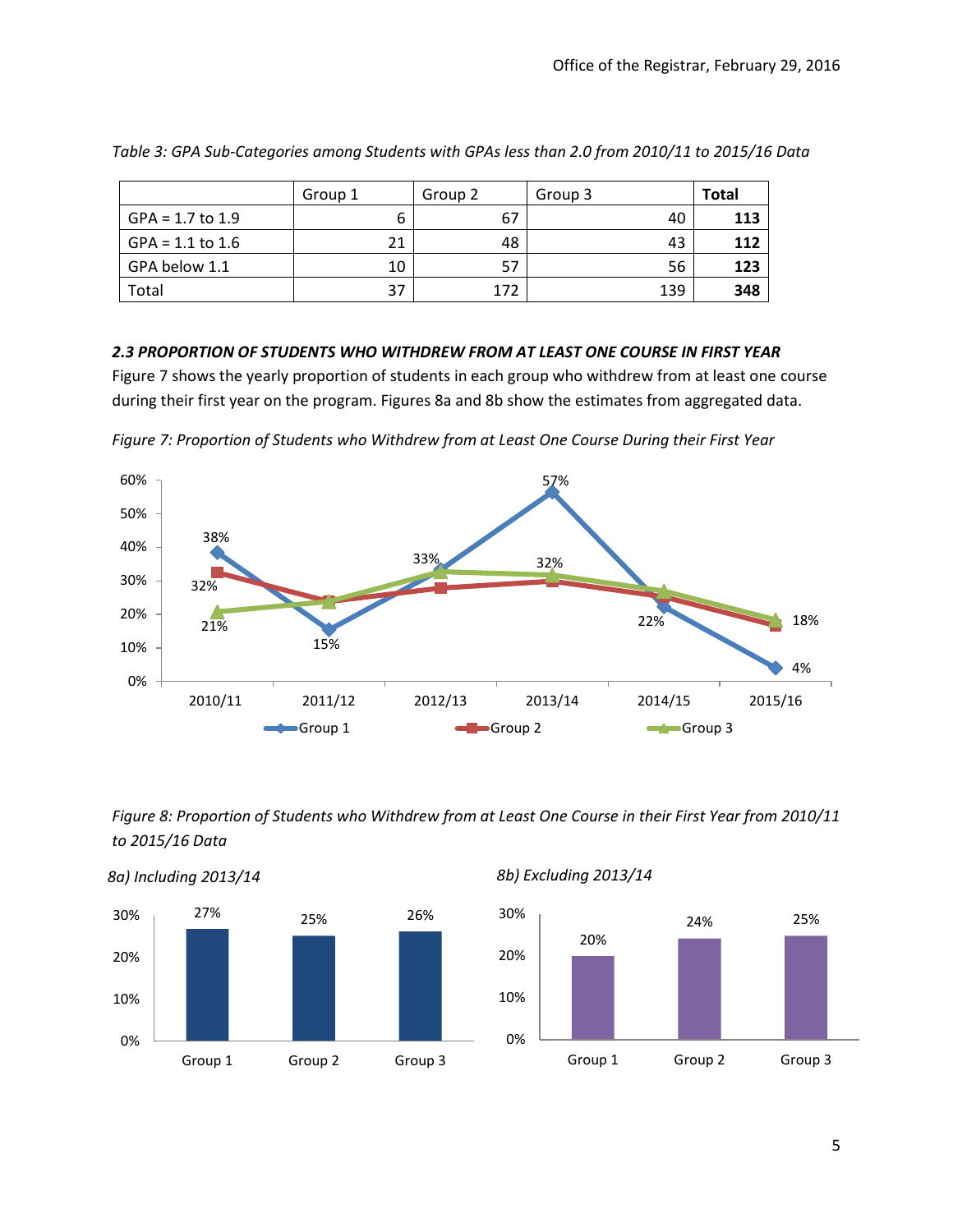|              | Group 1 | Group 2 | Group 3 |
|--------------|---------|---------|---------|
| 2010/11      | 5       | 25      | 11      |
| 2011/12      | 4       | 25      | 20      |
| 2012/13      | 6       | 44      | 36      |
| 2013/14      | 13      | 44      | 46      |
| 2014/15      | 4       | 52      | 52      |
| 2015/16      |         | 30      | 27      |
| <b>TOTAL</b> | 33      | 220     | 192     |

*Table 4: Number of Students who Withdrew from at least One Course*

## **2.4 AVERAGE NUMBER OF COURSE WITHDRAWALS AMONG THOSE WITHDRAWING**

Some of the students withdrew from more than one course during their first year of study. Figure 9 shows the average number of courses withdrawn from among persons in each group who withdrew from at least one course. For instance, the figure shows that a Group 1 student who had at least one course withdrawal in 2012/13 withdrew from an average of 2 courses, whereas a Group 3 student with at least one withdrawal withdrew from an average of 1.42 courses. Figures 10a and 10b shows the corresponding averages in the aggregated data.

*Figure 9: Average Number of Courses Withdrawn by those who withdrew from at least One Course in their First Year*



*Figure 10: Average Number of Courses Withdrawn by those who withdrew from at least One Course in their First Year from 2010/11 to 2015/16 Data*

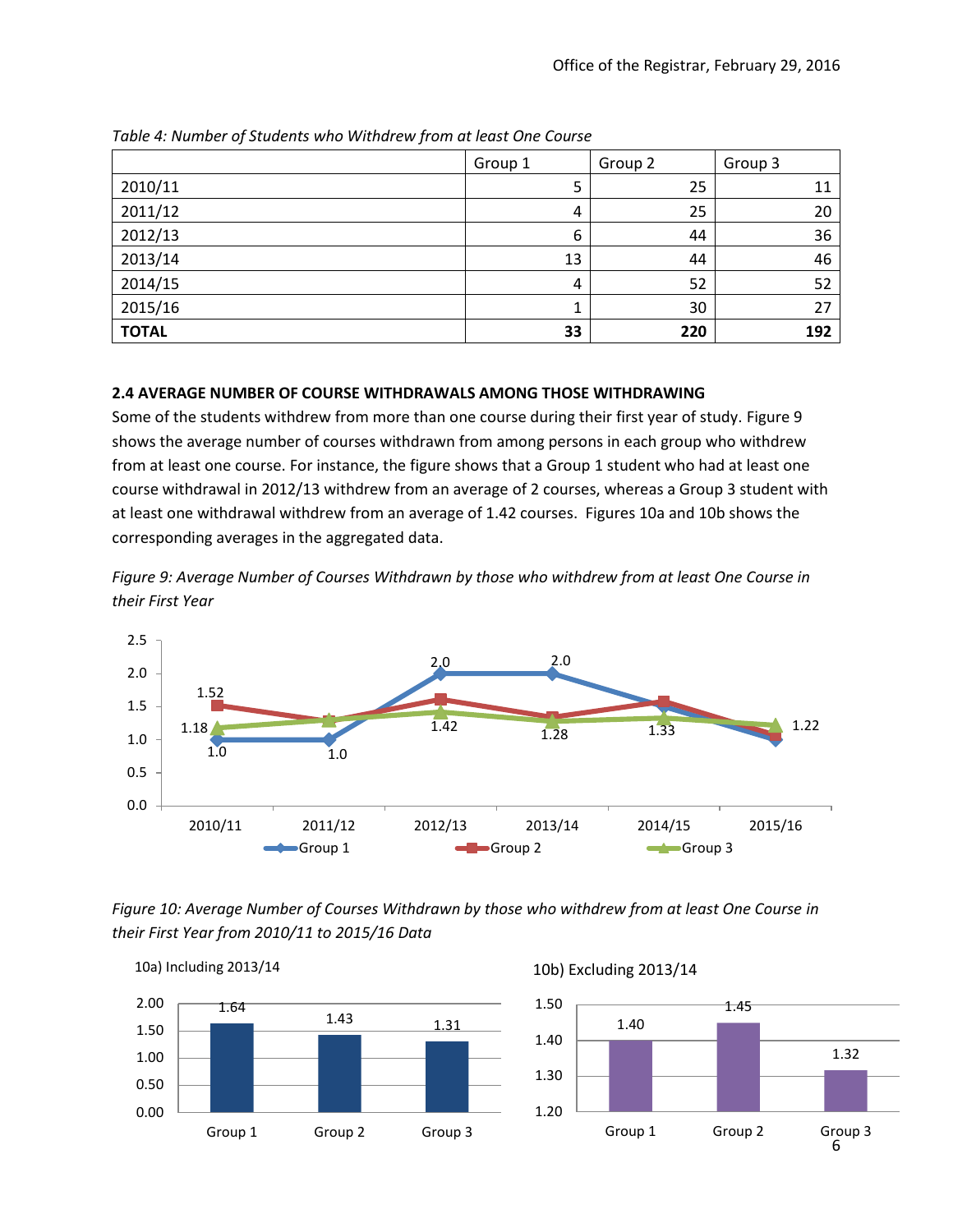#### **APPENDIX 1: STUDENT DISTRIBUTION BY FACULTY**

Majority of the students who submitted IELTS test scores and registered into degree programs were registered in the faculties of ALES, Arts, Business, Engineering and Science. This following chart shows the distribution of the sub sample of 1,728 students that were caught by the grouping criteria. 95% of those in Group 1 were registered in one of the five faculties listed above. Likewise, 95% of those in Group 2 as well as 93% of those in Group 3 were registered in one of the five faculties.



*Figure A: Distribution of Students in Specified Groups by Faculty*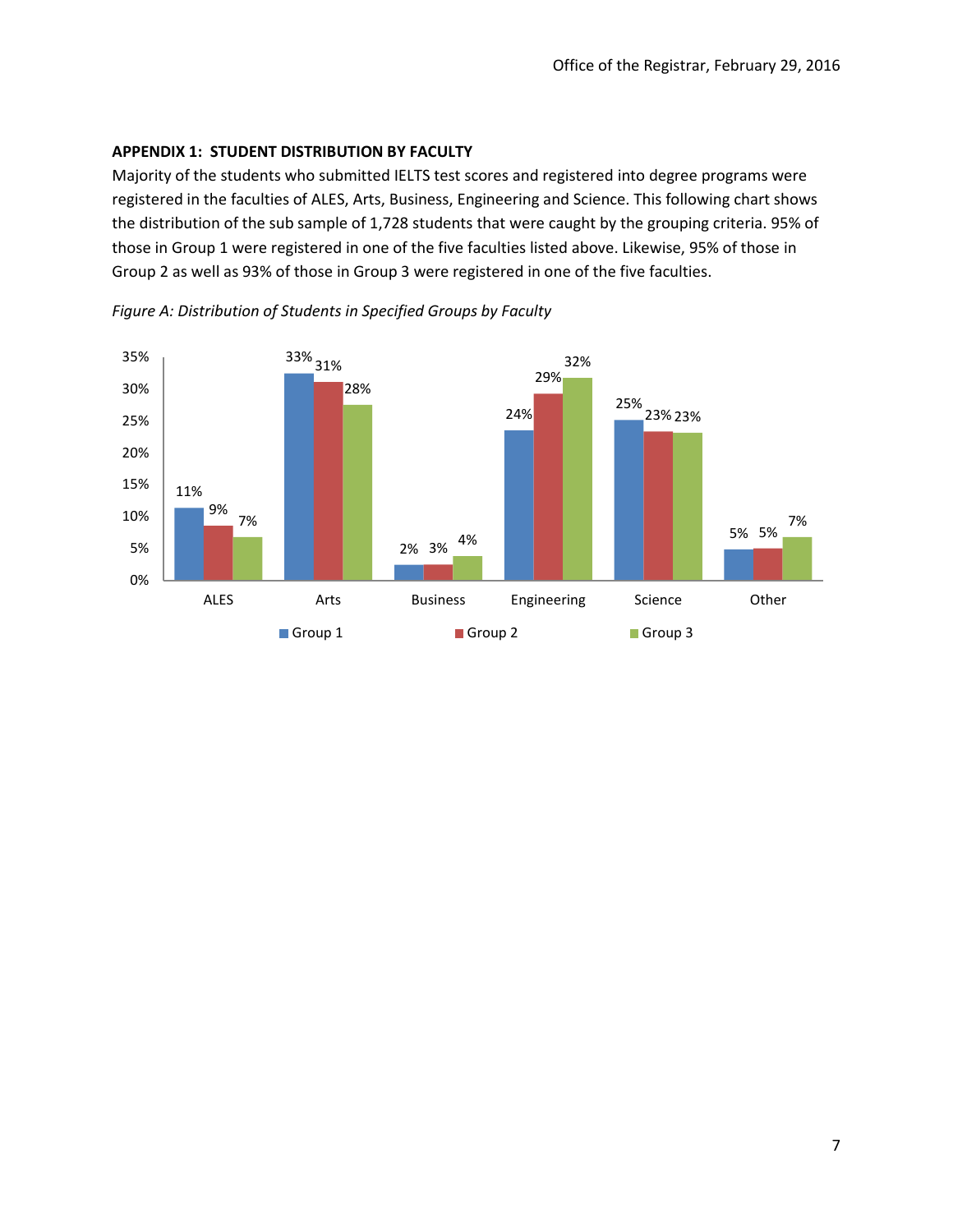Attachment 4. Increase to Required English Language Proficiency (ELP) Scores for Undergraduate Admissions

Link to Calendar section "Language Proficiency Requirements":

[http://calendar.ualberta.ca/content.php?catoid=6&navoid=819#language\\_proficiency\\_requireme](http://calendar.ualberta.ca/content.php?catoid=6&navoid=819#language_proficiency_requirements) [nts](http://calendar.ualberta.ca/content.php?catoid=6&navoid=819#language_proficiency_requirements)

| <b>CURRENT</b>                      |                                                                                                                                                                                                                                                                                                                                                                                                                                                                                                                                                                              | <b>PROPOSED</b>                                                                                                                                                                                                                                                                                                                                                                                                                                                                                                                                                              |
|-------------------------------------|------------------------------------------------------------------------------------------------------------------------------------------------------------------------------------------------------------------------------------------------------------------------------------------------------------------------------------------------------------------------------------------------------------------------------------------------------------------------------------------------------------------------------------------------------------------------------|------------------------------------------------------------------------------------------------------------------------------------------------------------------------------------------------------------------------------------------------------------------------------------------------------------------------------------------------------------------------------------------------------------------------------------------------------------------------------------------------------------------------------------------------------------------------------|
| <b>English Language Proficiency</b> |                                                                                                                                                                                                                                                                                                                                                                                                                                                                                                                                                                              | <b>English Language Proficiency</b>                                                                                                                                                                                                                                                                                                                                                                                                                                                                                                                                          |
|                                     | 5. One of the two TOEFL (Test of English<br>as a Foreign Language) test formats<br>with the appropriate score;<br>a. Internet-based TOEFL (iBT) of<br>at least 86, with no less than 21<br>on each band (see Note 4).<br>b. Paper-based TOEFL of at least<br>580 with a TWE of 4.0 or better<br>(see Note 4).<br>6. A score of at least 85 on the MELAB<br>(Michigan English Assessment Battery)<br>(see Note 4).<br>7. A score of at least 6.5 on the IELTS<br>Academic (International English<br>Language Testing System) with no band<br>less than 5.0 (see Note 4).<br>. | 5.<br>One of the two TOEFL (Test of English<br>as a Foreign Language) test formats<br>with the appropriate score;<br>a. Internet-based TOEFL (iBT) of<br>at least 90, with no less than 21<br>on each band (see Note 4).<br>b. Paper-based TOEFL of at least<br>580 with a TWE of 4.0 or better<br>(see Note 4).<br>6. A score of at least 85 on the MELAB<br>(Michigan English Assessment Battery)<br>(see Note 4).<br>7. A score of at least 6.5 on the IELTS<br>Academic (International English<br>Language Testing System) with no band<br>less than $5.5$ (see Note 4). |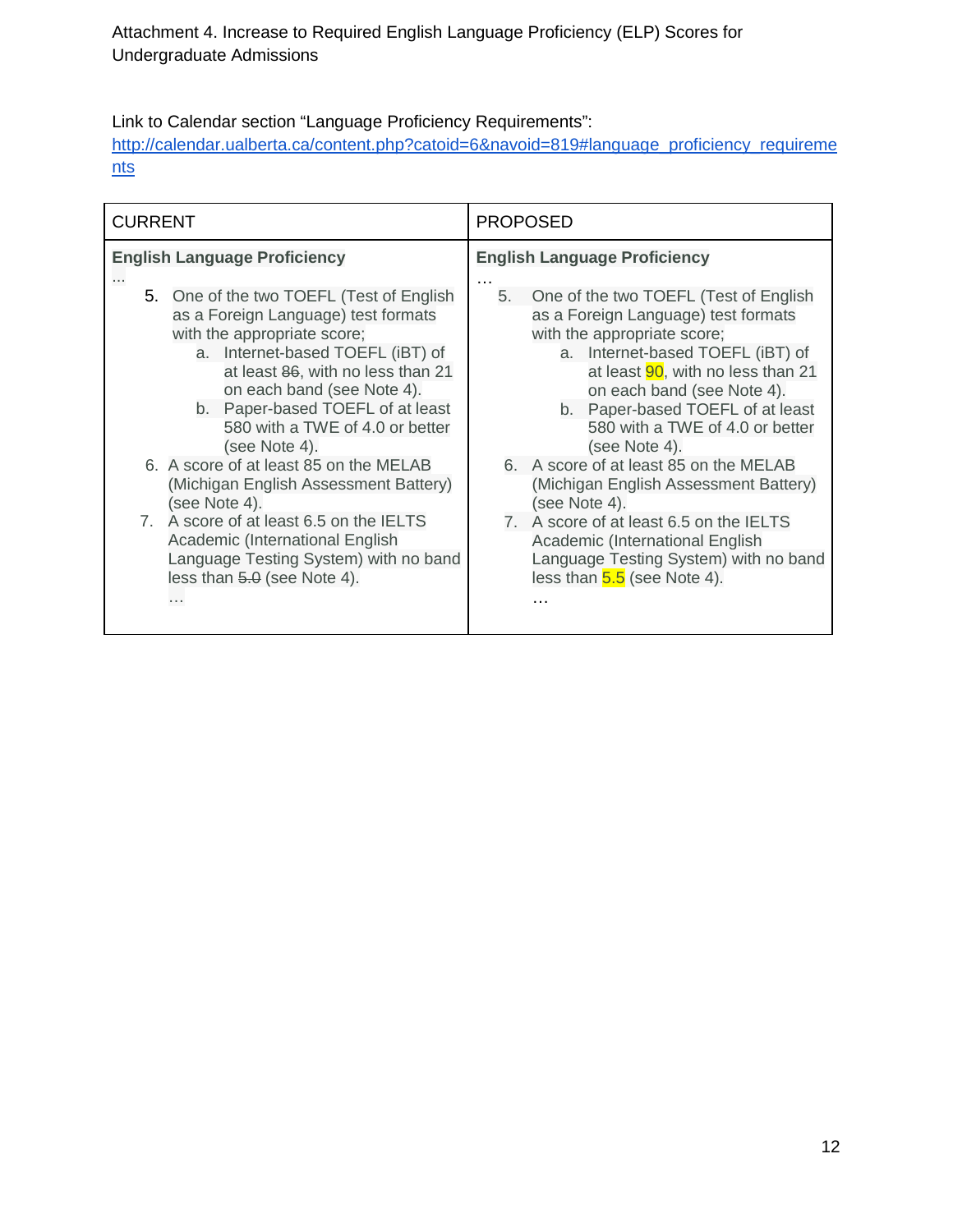

FINAL Item No. 5

## **OUTLINE OF ISSUE Action Item**

#### Agenda Title: **Budget Model Principles**

**Motion**: THAT the GFC Academic Planning Committee recommend to General Faculties Council approval of the budget model principles as set forth in Attachment 1, to take effect upon final approval.

#### **Item**

| <b>Action Requested</b> | $\Box$ Approval $\boxtimes$ Recommendation                                            |
|-------------------------|---------------------------------------------------------------------------------------|
| Proposed by             | Provost and Vice-President (Academic), Vice-President (Finance and<br>Administration) |
| Presenter               | Steven Dew, Provost and Vice-President (Academic)                                     |

#### **Details**

| Responsibility                                                    | Provost and Vice-President (Academic), Vice-President (Finance and<br>Administration)                                                                                                                                                                                                                                                                                                                            |
|-------------------------------------------------------------------|------------------------------------------------------------------------------------------------------------------------------------------------------------------------------------------------------------------------------------------------------------------------------------------------------------------------------------------------------------------------------------------------------------------|
| The Purpose of the Proposal is<br>(please be specific)            | To recommend for approval by GFC the principles that will guide and<br>inform the development and application of a new budget model for the<br>University of Alberta.                                                                                                                                                                                                                                            |
|                                                                   | The University's budget model outlines the mechanisms and processes<br>for allocating/re-allocating resources to the Faculties and units in<br>alignment with broad institutional priorities and with the University's<br>strategic plan. The model will help inform decisions enabling the effective<br>use of resources and supporting the long-term sustainability of the<br>University's financial position. |
| The Impact of the Proposal is                                     | The principles will guide the work of the technical working group and<br>other stakeholders in the development and application of a new budget<br>model for the University.                                                                                                                                                                                                                                      |
| Replaces/Revises (eg, policies,<br>resolutions)                   | N/A                                                                                                                                                                                                                                                                                                                                                                                                              |
| Timeline/Implementation Date                                      | The new budget model is being developed over the 2017/18 fiscal year,<br>and is expected to be implemented, at least partially, for the 2018/19<br>fiscal year.                                                                                                                                                                                                                                                  |
| <b>Estimated Cost and funding</b><br>source                       | N/A                                                                                                                                                                                                                                                                                                                                                                                                              |
| Next Steps (ie.:<br>Communications Plan,<br>Implementation plans) | The technical working group will be primarily responsible for the near-<br>term work on the development of the new model, subject to input and<br>final approval by senior administration. The Provost and the Vice-<br>President (Finance & Administration) are the Executive Sponsors for this<br>project.                                                                                                     |
| Supplementary Notes and<br>context                                |                                                                                                                                                                                                                                                                                                                                                                                                                  |

## **Engagement and Routing** (Include meeting dates)

| Participation:<br>parties who have seen the | Those who have been <b>informed</b> : |
|---------------------------------------------|---------------------------------------|
|---------------------------------------------|---------------------------------------|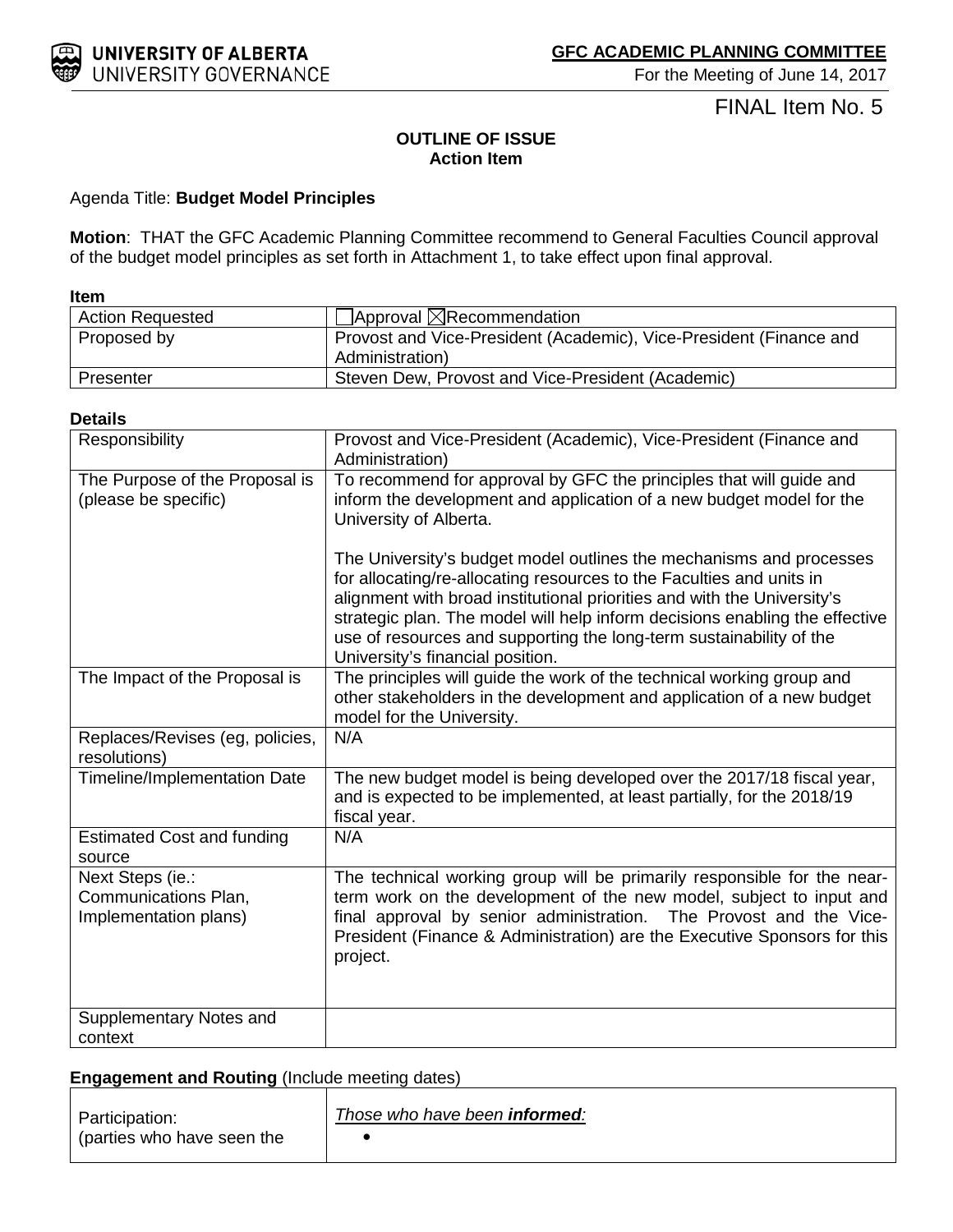**GFC ACADEMIC PLANNING COMMITTEE**

For the Meeting of June 14, 2017



# FINAL Item No. 5

| proposal and in what capacity)<br><for further="" information="" see<br="">the link posted on the<br/><b>Governance Toolkit section</b></for> | Those who have been consulted:<br>Deans<br><b>Vice-Provosts</b><br><b>Associate Vice-Presidents</b>                                                                                                                                                                         |
|-----------------------------------------------------------------------------------------------------------------------------------------------|-----------------------------------------------------------------------------------------------------------------------------------------------------------------------------------------------------------------------------------------------------------------------------|
| <b>Student Participation Protocol&gt;</b>                                                                                                     | Those who are actively <b>participating</b> :<br><b>President's Executive Committee</b><br><b>Budget Model Technical Working Group</b><br>$\bullet$                                                                                                                         |
| Approval Route (Governance)<br>(including meeting dates)                                                                                      | GFC Academic Planning Committee - June 14, 2017<br>GFC Executive Committee (for information) – September 11, 2017<br>General Faculties Council - September 25, 2017<br>Board Finance and Properties Committee - September 26, 2017<br>Board of Governors - October 20, 2017 |
| <b>Final Approver</b>                                                                                                                         | <b>Board of Governors</b>                                                                                                                                                                                                                                                   |

## **Alignment/Compliance**

| Alignment with Guiding               | For the Public Good:                                                    |
|--------------------------------------|-------------------------------------------------------------------------|
| <b>Documents</b>                     | Objective 22: Secure and steward financial resources to sustain,        |
|                                      | enhance, promote, and facilitate the university's core mission and      |
|                                      | strategic goals.                                                        |
|                                      | Strategy ii: Ensure a sustainable budget model to preserve and          |
|                                      | enhance our core mission and reputation for excellence in               |
|                                      | teaching, learning, research, and community engagement.                 |
| Compliance with Legislation,         | 1. Post-Secondary Learning Act (PSLA) Section 26(1) states:             |
| Policy and/or Procedure              | "Subject to the authority of the board, a general faculties council is  |
| Relevant to the Proposal             | responsible for the academic affairs of the university and, without     |
| (please <b>quote</b> legislation and | restricting the generality of the foregoing has the authority to        |
| include identifying section          | []                                                                      |
| numbers)                             |                                                                         |
|                                      | (o) make recommendations to the board with respect to affiliation       |
|                                      | with other institutions, academic planning, campus planning, a          |
|                                      | building program, the budget [] and any other matters considered        |
|                                      | by the general faculties council to be of interest to the university[.] |
|                                      | $[]$ "                                                                  |
|                                      |                                                                         |
|                                      | 2. GFC Academic Planning Committee Terms of Reference (Mandate)         |
|                                      | "The Academic Planning Committee (APC) is GFC's senior committee        |
|                                      | dealing with academic, financial and planning issues. []                |
|                                      | APC is responsible for making recommendations to GFC and/or to the      |
|                                      | Board of Governors concerning policy matters and action matters with    |
|                                      | respect to the following: []                                            |
|                                      |                                                                         |
|                                      | 4. Budget Matters                                                       |
|                                      | a. To recommend to GFC on budget principles.                            |
|                                      | $[\ldots]^n$                                                            |

Attachments (each to be numbered 1 - <>)

1. Attachment 1: Budget Model Principles

*Prepared by:* Kathleen Brough, Senior Administrative Officer, Office of the Provost and Vice-President (Academic)